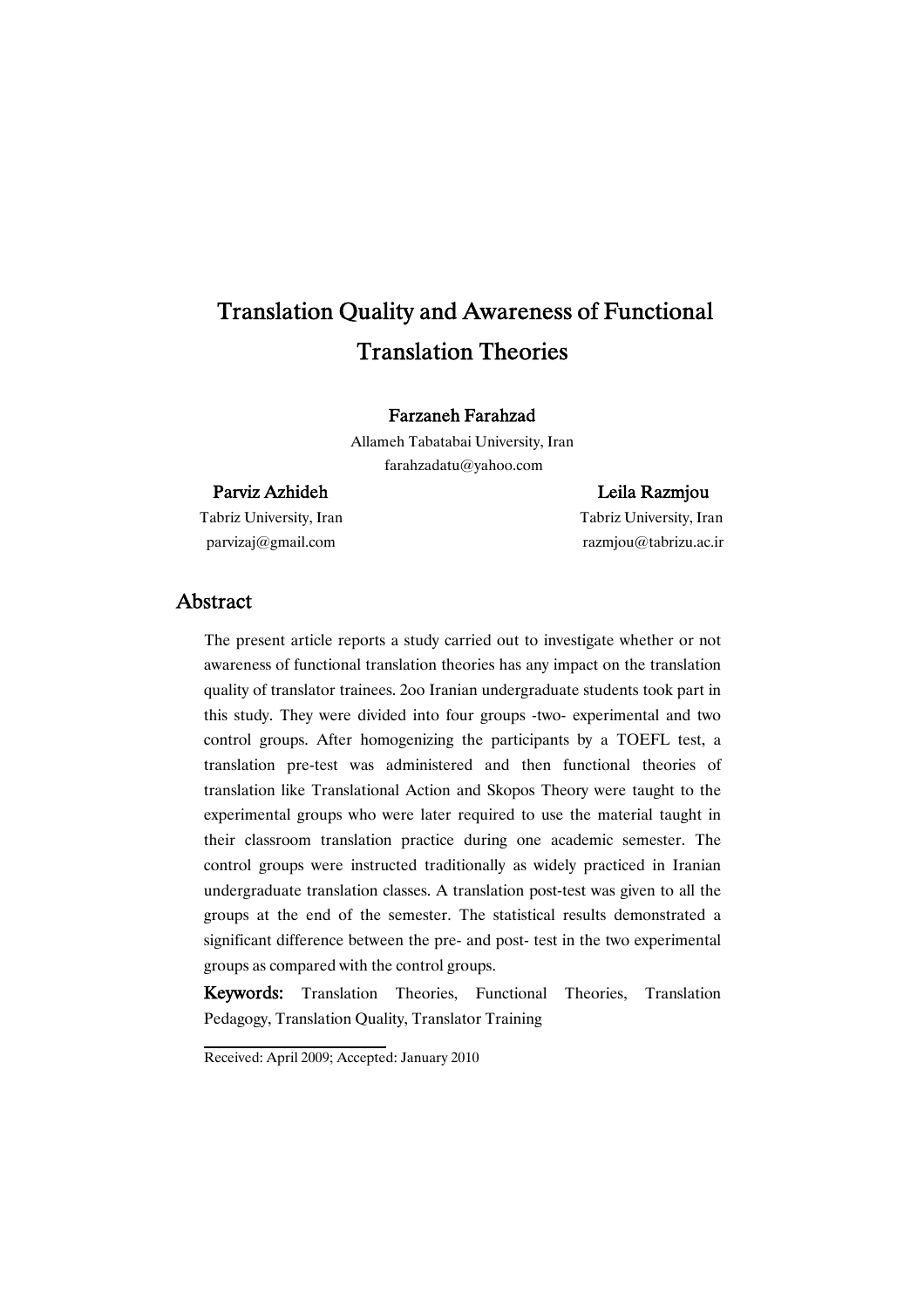### 1.Introduction

In the present world there is a great need for competent translators. Previously, translating mostly meant literary translation but now there are great economic, political, commercial, technical, and scientific demands which call for training competent translators in as short a time as possible. Such a huge demand, necessitates a planned and organized approach, the basic step of which is the mastery over sound theoretical frameworks. Flourishing of translation theories and expansion of new ideas towards the translating process was a turning point in translation studies. Gentile (1991: 344) maintains "practice which is not informed by a theoretical framework, suffers from the idiosyncrasies of practitioners". Gile (1991: 185) also mentions the potential advantages of incorporating theoretical components into translator training programs, thereby: "accelerating and enhancing the scope of students' progress, helping them make appropriate decisions in new situations and maintaining appropriate strategies and tactics". However, he has not performed any empirical studies to validate his findings in authentic pedagogical settings.

The purpose of translation theory, according to Bassnett (2002: 43-44), is to reach an understanding of the processes undertaken in the act of translation.

Theory and practice are indissolubly linked, and are not in conflict. However, Chesterman and Wagner (2002: 64) mention that we can make some guesses based on intuition or experience in this regard, but we need more empirical evidence before we can make good predictions. Also, Gonzalez Davies (2004: 11) confirms the above point by asserting that translation studies has a multifaceted character and is a complex and still relatively unexplored area of study which lacks a rich pedagogical tradition.

This is why some new approaches to teaching translation include awareness of theories of translation, text functions and text types in their curricula and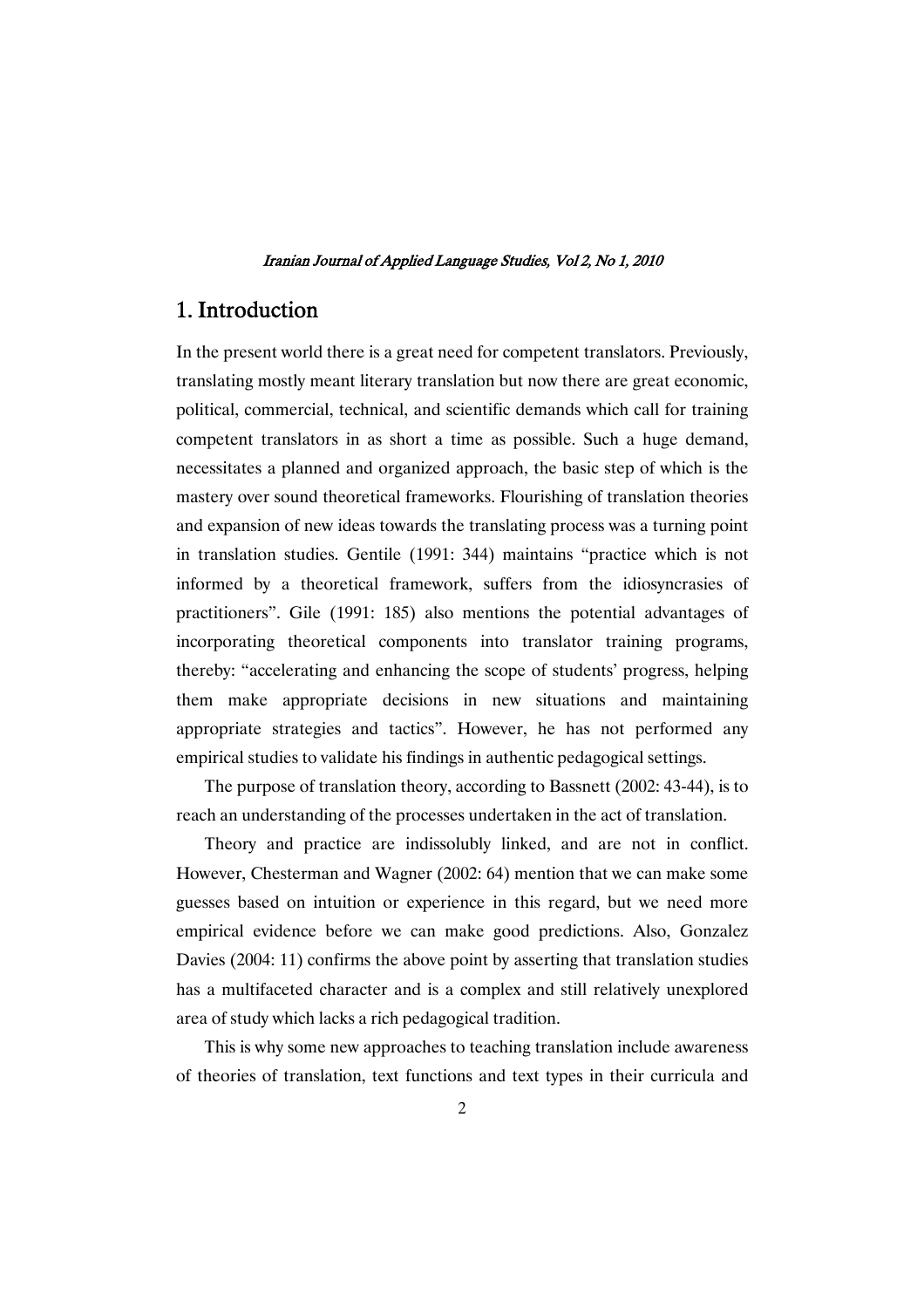syllabi. Gonzalez Davies (2004: 3) suggests that the "read and translate" directive to teach translation is probably as obsolete and unproductive as the Grammar-Translation Method is to teach a foreign language. Several authors and researchers in the field have written about the role translation theories, text types and awareness of text functions can have in enhancing translation skills among translator trainees (see Gentile, 1991; Gile, 1991; Munday, 2001; Bassnett, 2002; Chesterman and Wagner, 2002).

The undergraduate English major programs in Iranian universities include translation courses as a core component. In most translation classes, the "read and translate" directive (Gonzalez Davies, 2004) is the most common event which takes place. Most translation courses are taught by instructors whose major is TEFL and whose knowledge of translation theories is very limited.

Most instructors are unaware of the recent findings in translation studies because this is not their major, although they are expected to be able to teach translation. The reason behind this is that the depth and complexities of the nature of translating are not yet recognized, not even in our academia.

Moreover, it is widely known that theory and practice are complementary while most translation instructors in Iranian universities are not into the practice of translation themselves.

### 2. Functional Theories of Translation

To elaborate more on the trends of translation theories, we can say that Translation Studies was mainly linguistic in focus up to 1970s. Gradually, there was a movement from static linguistic typologies towards more functional approaches (Munday, 2001: 73). Linguistic models were at the level of typologies and real translation theories found life by emergence of functional theories of translation. Among the functional theories of translation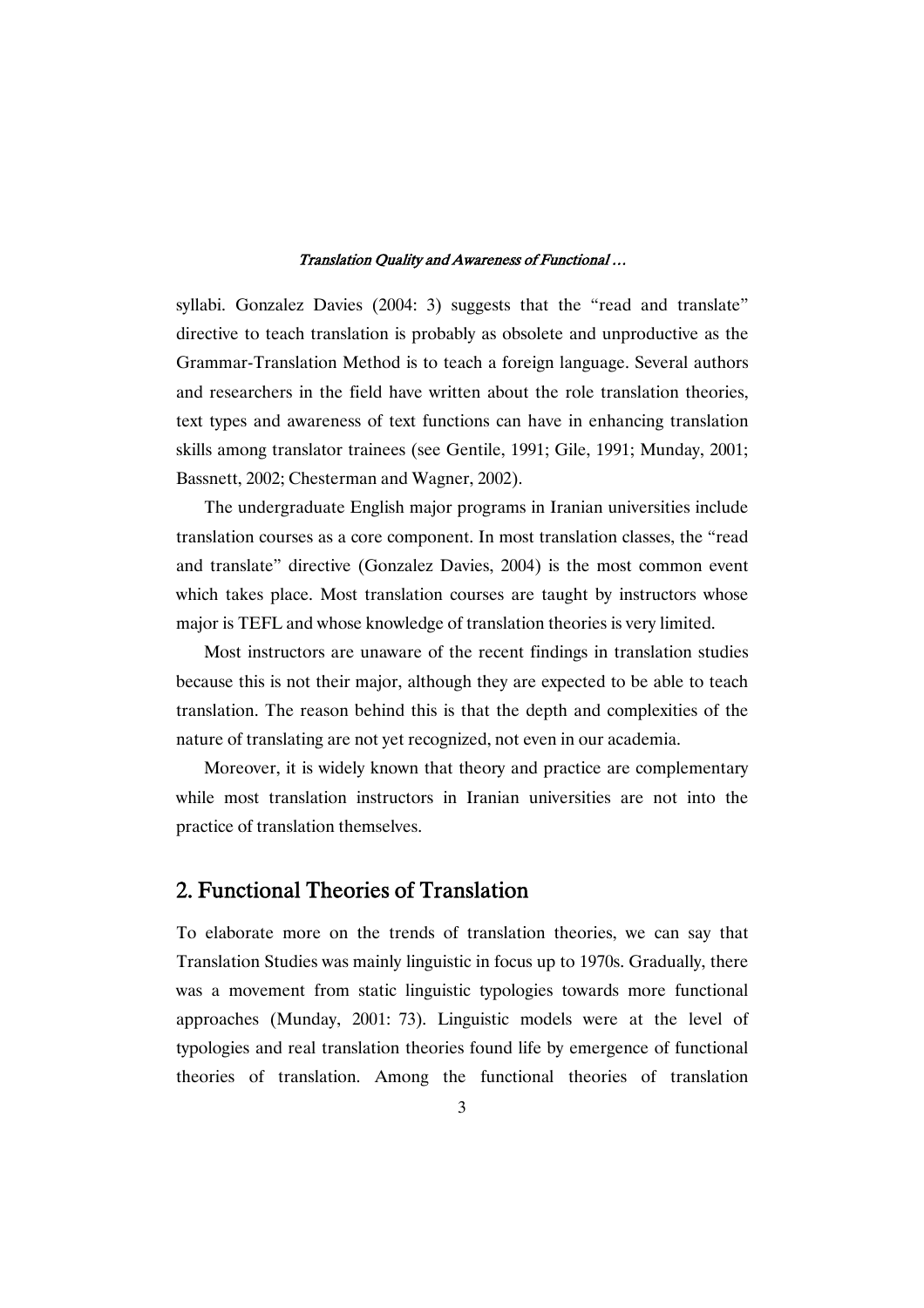'Translational Action' proposed by Holz-Manttari can be mentioned. Munday (2001: 77) mentions that translational action views translation as purposedriven, outcome-oriented human interaction. Translation in this sense is considered as a communicative process involving a series of roles and players including the initiator, the commissioner, the ST producer, the TT producer, the TT user and the TT receiver. Translational action focuses very much on producing a target text that is functionally communicative for the receiver (ibid).

Schaffner (in Baker 1997: 3) mentions that the primary purpose of translation action is to enable cooperative, functionally adequate communication to take place across cultural barrier and that the source text is viewed as a mere tool for the realization of communicative functions; it is totally subordinate to its purpose, is afforded no intrinsic value, and may undergo radical modification in the interest of the target reader.

Another important functional theory of translation is *Skopos theory* which was the main focus of this study. Schaffner (in Baker 1997: 235) mentions that Skopos theory is an approach to translation which was developed in Germany in the late 1970s and which reflects a general shift from predominantly LINGUISTIC and rather formal translation theories to a more functionally and sociocuturally oriented concept of translation. The main point of this functional approach is that it is not the source text as such, or its effects on the source-text recipient, or the function assigned to it by the author, that determines the translation process as is postulated by EQUIVALENCE-based translation theories, but the prospective function or skopos of the target text as determined by the initiator's, i.e. client's, needs. Consequently, the skopos is largely constrained by the target text user (reader/listener) and his/her situation and cultural background (ibid: 236). Vermeer (1996: 7) says that the purpose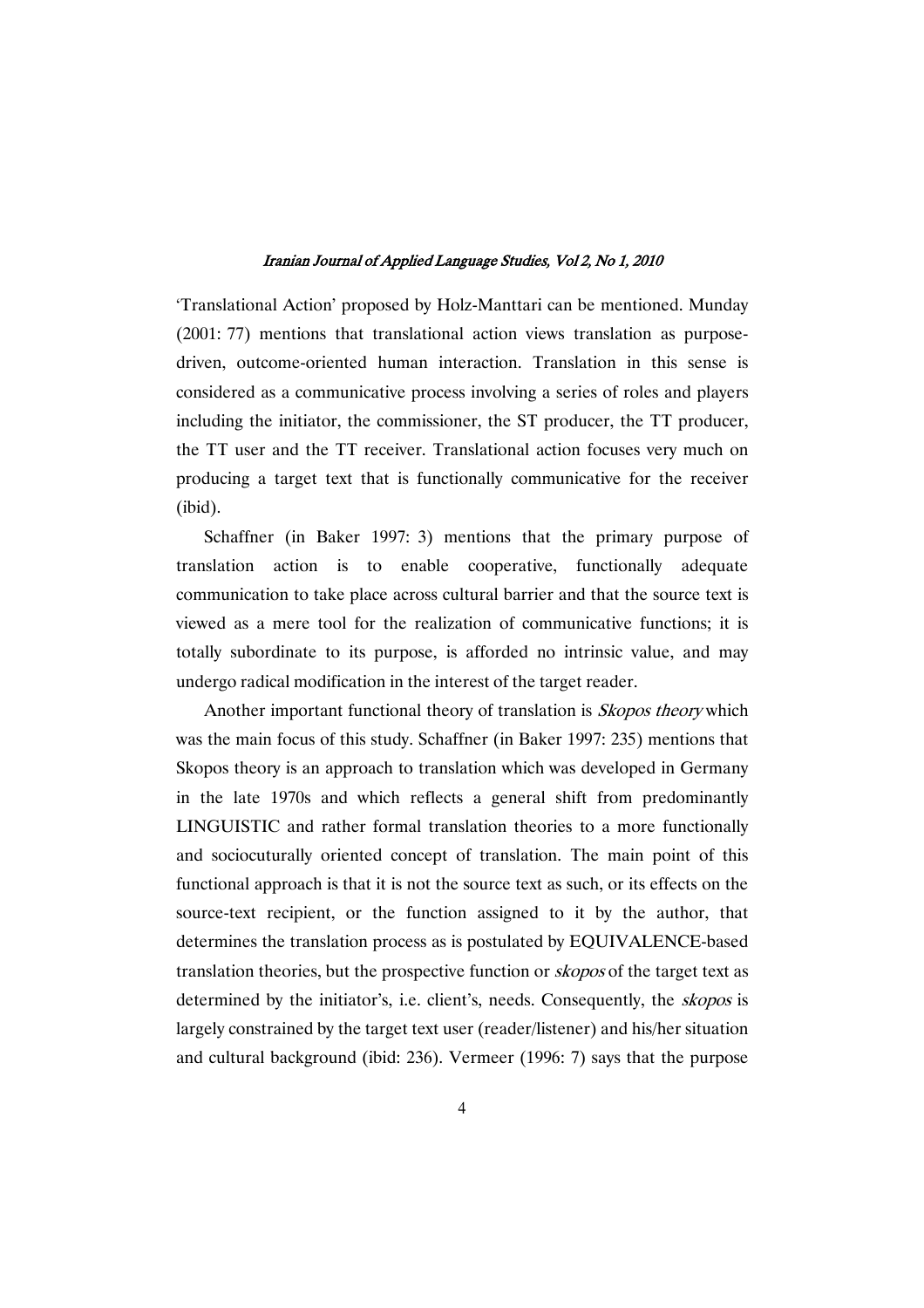for which a translator designs a translation ("translatum") in agreement with his commissioner is called the "skopos" of the text. The skopos can (in many cases should) be explicitly stated so that whoever hears or reads the translation knows for which skopos it was designed.

Munday (2001: 79) writes:

Skopos theory focuses above all on the purpose of the translation which determines the translation methods and strategies that are to be employed in order to produce a functionally adequate result. Therefore, in skopos theory, knowing why a source text is to be translated and what the function of the target text will be are crucial for the translator.

Munday states that an important advantage of skopos theory is that it allows the possibility of the same text being translated in different ways according to the purpose of the target text (ibid: 80).

### 3. The Study

The present study was designed to see whether or not awareness of functional theories of translation improves the quality of students' translations at the undergraduate level.

## 4.Methodology

About 200 Iranian undergraduate students from two different universities in Tabriz, Iran took part in this study. The students from Nabi-Akram University (named as groups B1 and B2) were translation trainees and the students from Maragheh Azad University (named as groups A1 and A2) majored in ELT.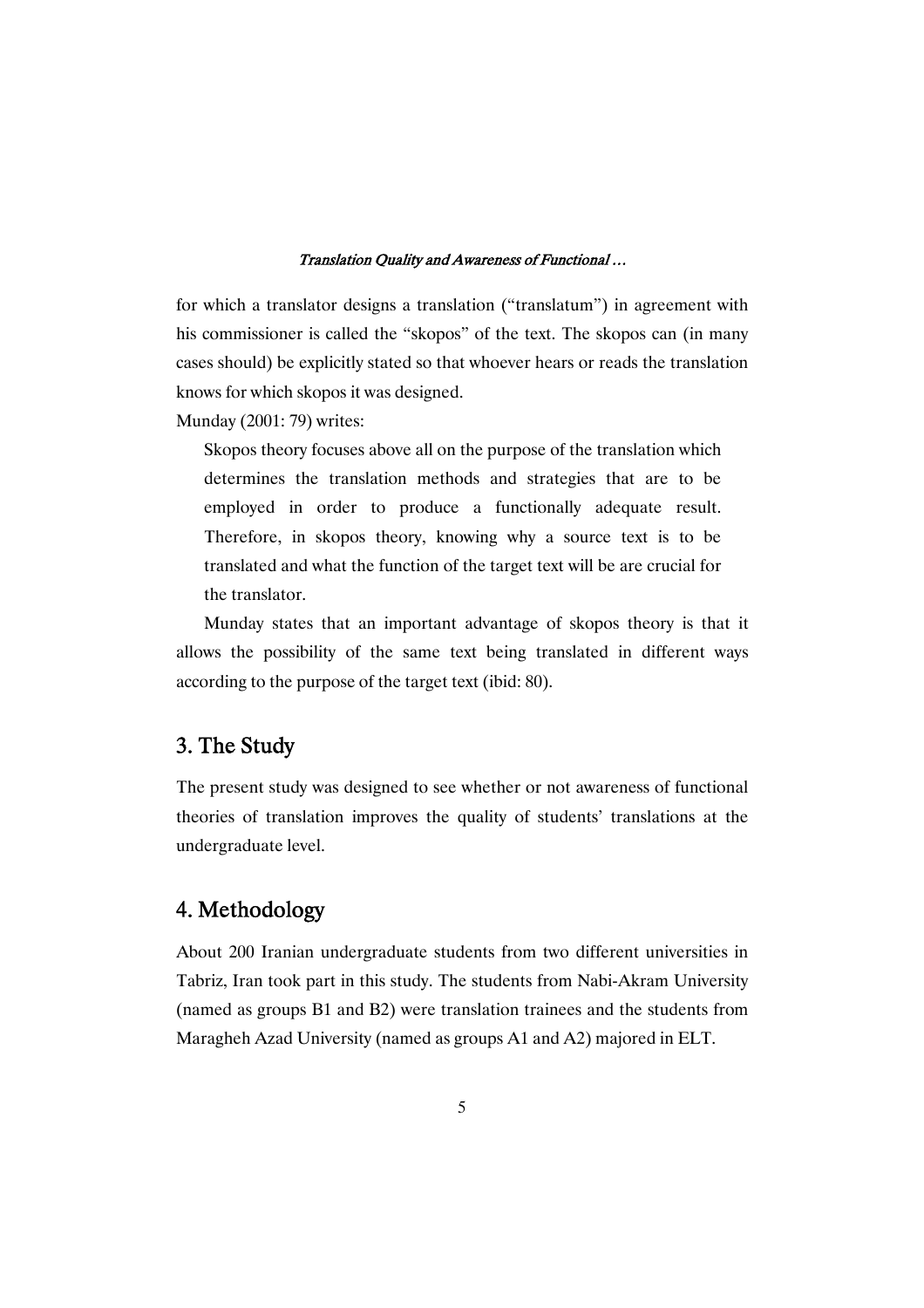The subjects were informed at the beginning of the semester that they were participating in a study for the purpose of enhancing translation pedagogy. The course devoted to the study was a translation course offered to students who had already passed two basic courses on translation, but no course on theories of translation. All the subjects were Iranian and factors such as age and sex were assumed to be randomly distributed.

### A.Procedure

The subjects were randomly assigned to two experimental and two control groups. A TOEFL test was administered to the subjects at the beginning to secure homogeneity in terms of English language competence. Then, a translation test (from English to Persian) was administered to all groups at the beginning of the semester as a pre-test. After the pre-test, the treatment started which included teaching functional theories to the experimental groups during the whole semester. Functional theories were taught theoretically to two experimental groups in one university. The translation practices which took place besides teaching the theories were based on Gonzalez Davies' (2004) description of a student- and learning-centered context that focuses on collaborative study and exploration of the translation process with the teacher acting as guide. The students practiced translating in groups and they consulted with one another within the groups while the teacher was available to exchange views among the groups. This was done to maintain the student-centered context mentioned above. The texts chosen for translation practice in the classes reflected the points highlighted by the theories. In teaching functional theories to students, learning through 'reflecting, communicating, and translating', as suggested by Gonzalez Davies (2004: 129), was emphasized. It included working on linguistic skills, encyclopedic knowledge and transfer skills. Transfer skills as suggested by Gonzalez Davies (2004: 131) included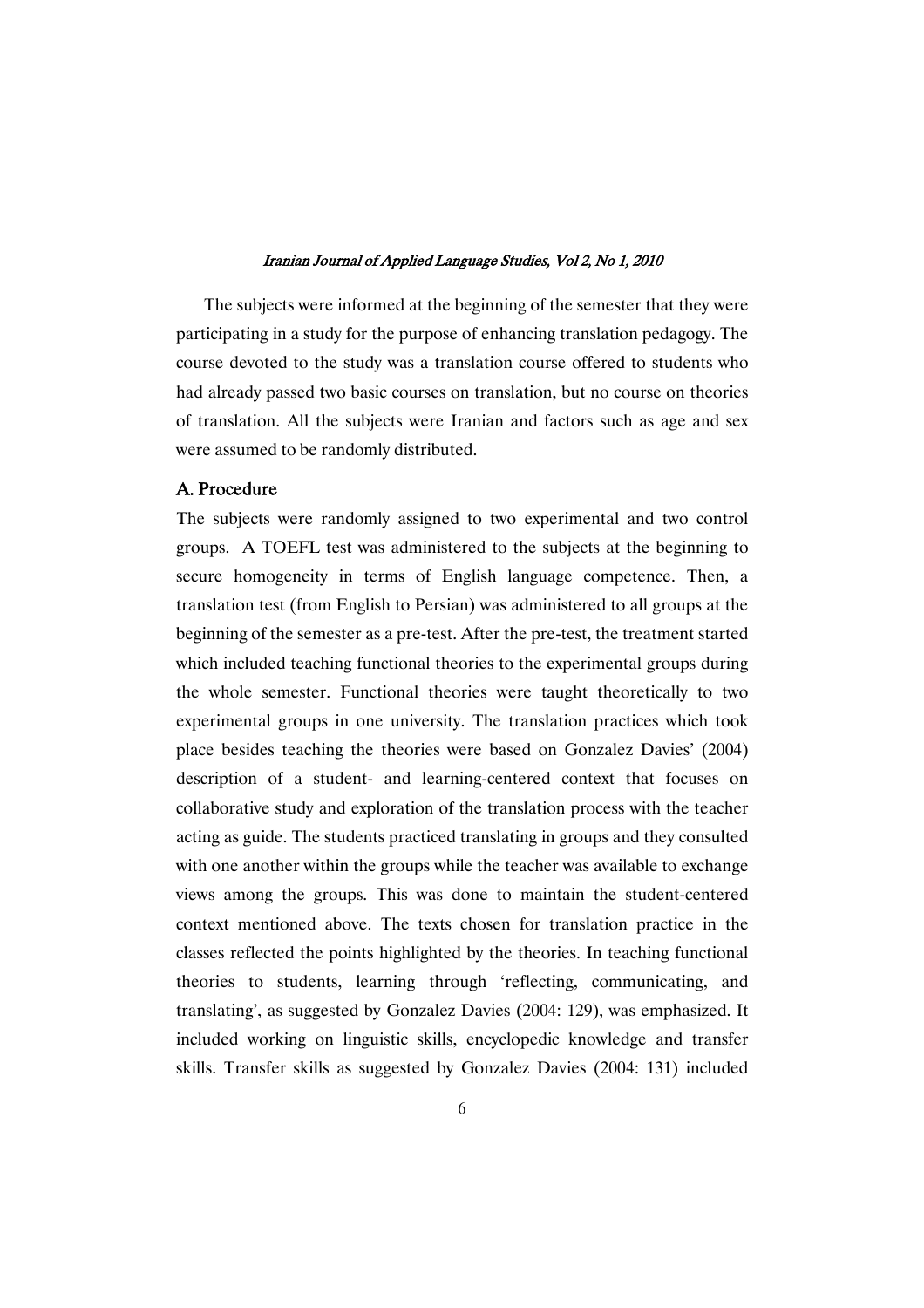mental activities such as reinforcing memory, maintaining agility in the class and reflection on translation problems. It also included resourcing skills such as making use of various electronic and human resources and finally decision making skills such as problem spotting and solving, and reinforcing trainees' creativity. Other related activities in the experimental classes included: reflecting on text typology (ibid.: 56), detecting the author's possible motivated choice, learning to spot problems and solving them creatively, trying to produce a similar effect on the reader, learning to take decisions and justify choices, exploring translator's subjectivity and accepting different translation options (ibid.: 67), practicing resourcing skills, becoming aware of and accepting different translation options (ibid.: 69), awareness of different registers (ibid.: 71), practicing reader-oriented translation, awareness of the importance of function of translations, relaying content in a different register and form, justifying one's choices and taking decisions (ibid.: 75), practicing teamtranslation and learning to negotiate, reflecting on text types and conventions of presentation, reflecting on different aims of different publications (ibid.: 77).

The control groups received no treatment with regard to the theories and were in fact a traditional kind of translation class, which is the commonest type of translation class prevalent in Iranian universities. This type of translation class is what Gonzalez Davies (2004: 14) depicts as 'the traditional productoriented and teacher-centered learning context'. In such contexts, students have a minor role in deciding about their translation decisions and teachers usually single out model translations.

At the end of the semester, another translation test (from English to Persian) was administered to the students as a post-test. Students' translations in the pre- and post-test were assessed based on the model presented by Farahzad (1992: 277) called objectified scoring. It presupposes a careful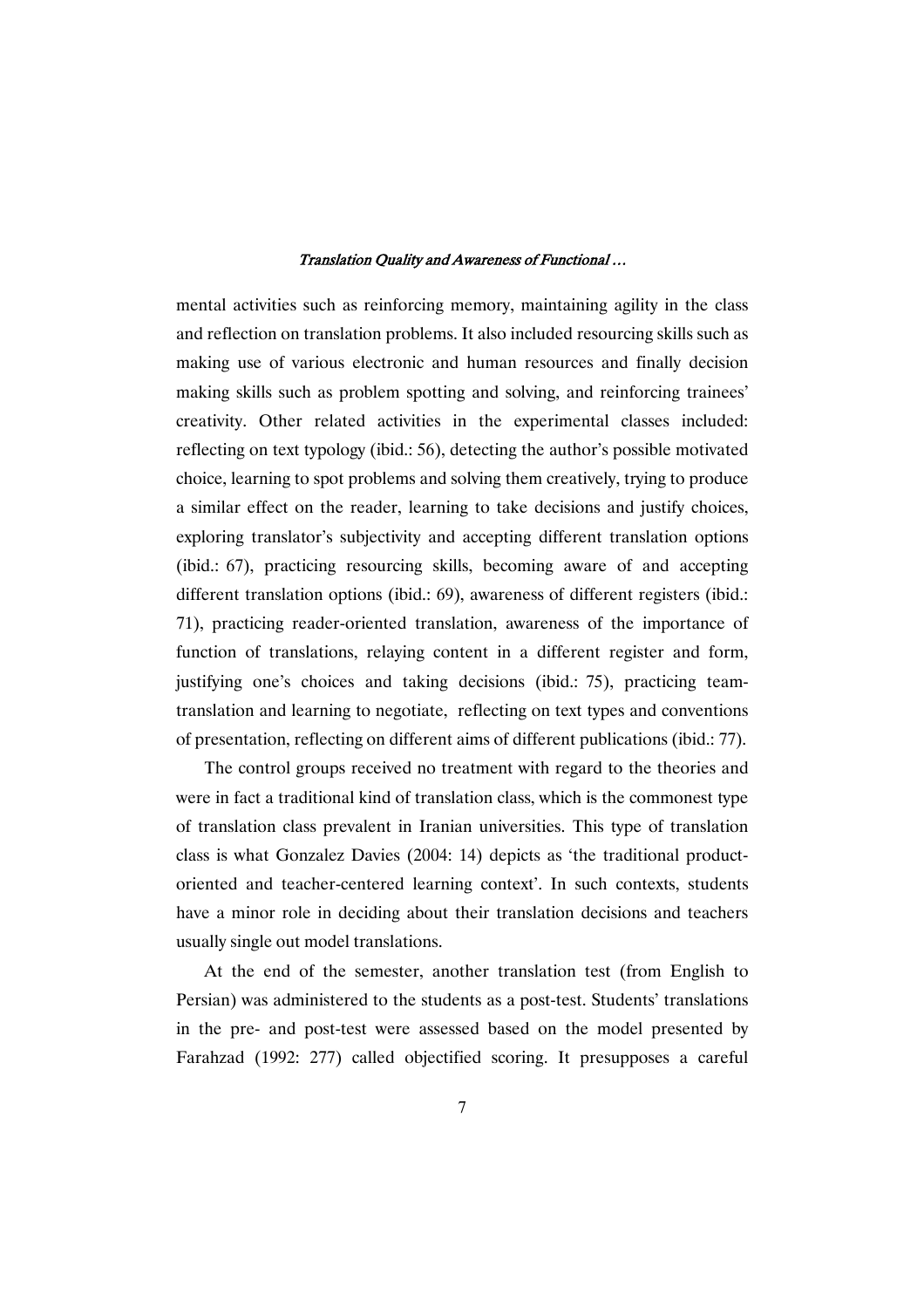examination of the target text. The model takes the sentence as the unit of translation and the verb as the marker of a sentence, which is assigned a score.

In her model, complex sentences are broken down into main and subclauses, each receiving a separate score (ibid: 277). The model also accounts for cohesion and style which cannot be checked and scored at the sentence and clause level but leaves determination of the weight of their scores to the examiner. As such, the target texts were read two times, first for accuracy and appropriateness, then for cohesion and style.

To ensure the inter-rater reliability of the test results, another rater who was also a translation instructor was asked to rate the translations based on the above-mentioned model. The scores given by the two examiners were compared; the scores yielding no significant difference were to be indicative of precision and reliability in scoring. This was implemented by employing a paired t-test the results of which are shown in Table 1:

|                                   | Mean               | N          | Std. Deviation     | Std. Error Mean  |
|-----------------------------------|--------------------|------------|--------------------|------------------|
| Pair 1<br>$sk1.1$ .pr<br>sk1.2.pr | 11.5986<br>11.6020 | 220<br>220 | 1.49074<br>1.51228 | .10051<br>.10196 |

|  |  | <b>Table 2. Paired Samples Test</b> |  |
|--|--|-------------------------------------|--|
|--|--|-------------------------------------|--|

|                             | Paired Differences |                  |            |                                                 |        |         |     |              |
|-----------------------------|--------------------|------------------|------------|-------------------------------------------------|--------|---------|-----|--------------|
|                             |                    |                  |            | 95% Confidence<br>Interval of the<br>Difference |        |         |     |              |
|                             |                    | Std.             | Std. Error |                                                 |        |         |     | Sig.         |
|                             | Mean               | <b>Deviation</b> | Mean       | Lower                                           | Upper  | t       | df. | $(2-tailed)$ |
| Pair1 sk1.1.pr-<br>sk1.2.pr | $-.00341$          | .14231           | .00959     | $-0.02232$                                      | .01550 | $-.355$ | 219 | 0.723        |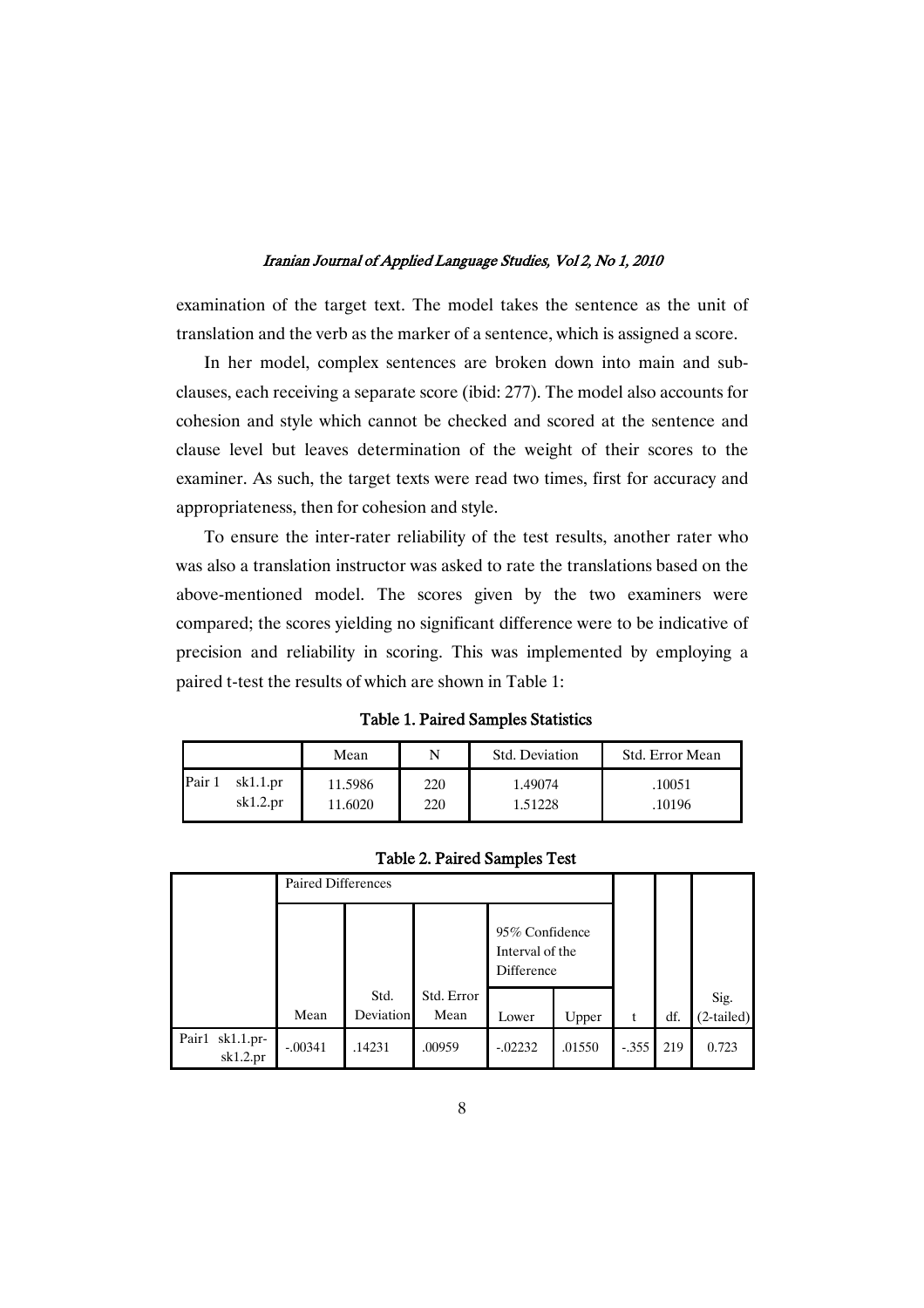The results in Table 2 confirm that there was no significant difference between the scores as checked by the two examiners ( $p > 0.05$ ).

Hence, the hypothesis that there is no significant difference between the scores of the examiners was not rejected.

## 5. Results and Discussion

To verify the homogeneity of the TOEFL test scores obtained from the experimental and control groups a one-way ANOVA test was calculated. The results are shown in Tabels 3 and 4 below:

|                | Sum of Squares | df  | Mean Square | F     | Sig. |
|----------------|----------------|-----|-------------|-------|------|
| Between Groups | 3250.033       | 3   | 1083.344    | 8.300 | .450 |
| Within Groups  | 15923.396      | 122 | 130.520     |       |      |
| Total          | 19173.429      | 125 |             |       |      |

Table 3. ANOVA Groups A and B

The results of table 3 indicate that there is no significant difference between scores obtained in the TOEFL test in experimental and control groups  $(P>0.05)$ . In the following table (4), the mean of TOEFL scores of these four groups have been calculated. It indicates that there is no significant difference between the scores and all students are at the same level.

Table 4. Descriptives<sup>a</sup>

| Group           | Statistic |         |
|-----------------|-----------|---------|
| Maraghe1 (A1)   | Mean      | 37.3243 |
| Nabiakram1 (B1) | Mean      | 37.20   |
| Nabiakram2 (B2) | Mean      | 37.35   |
| Maraghe2 (A2)   | Mean      | 37.2750 |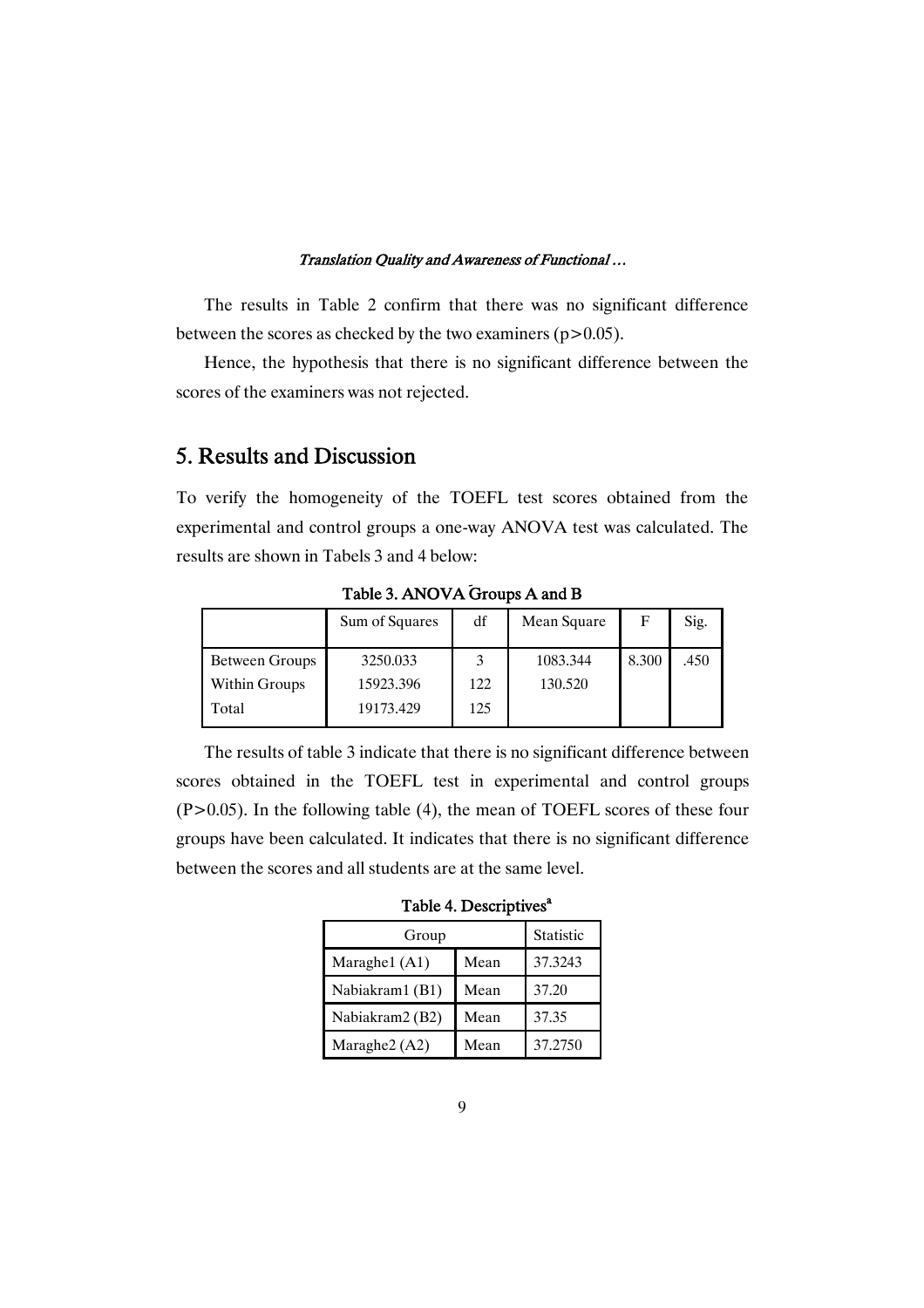Since there were two experimental groups and two control groups, the results of each group are presented independently:

The mean of the four groups are presented in the following tables:

|                | Group                 |        |
|----------------|-----------------------|--------|
| A <sub>1</sub> | Mean                  | 11.30  |
|                | <b>Std. Deviation</b> | 0.306  |
| B1             | Mean                  | 11.308 |
|                | <b>Std. Deviation</b> | 1.065  |
| A <sub>2</sub> | Mean                  | 11.21  |
|                | <b>Std. Deviation</b> | 0.921  |
| B2             | Mean                  | 11.51  |
|                | Std. Deviation        | 0.747  |

Descriptives (pre-test) 5

### Descriptives (post-test) 5

|                | Group                 |       |
|----------------|-----------------------|-------|
| A <sub>1</sub> | Mean                  | 11.57 |
|                | <b>Std. Deviation</b> | 0.278 |
| B1             | Mean                  | 12.14 |
|                | Std. Deviation        | 1.084 |
| A <sub>2</sub> | Mean                  | 11.46 |
|                | <b>Std. Deviation</b> | 1.47  |
| B2             | Mean                  | 11.67 |
|                | Std. Deviation        | 1.074 |

Hypothesis 1: There is no significant difference between pre- and post-test scores of the students of the first control group (A1).

The results of the paired t-test are presented in Table 7 as a way to analyze the discrepancies between the scores obtained in the pre- and post-test.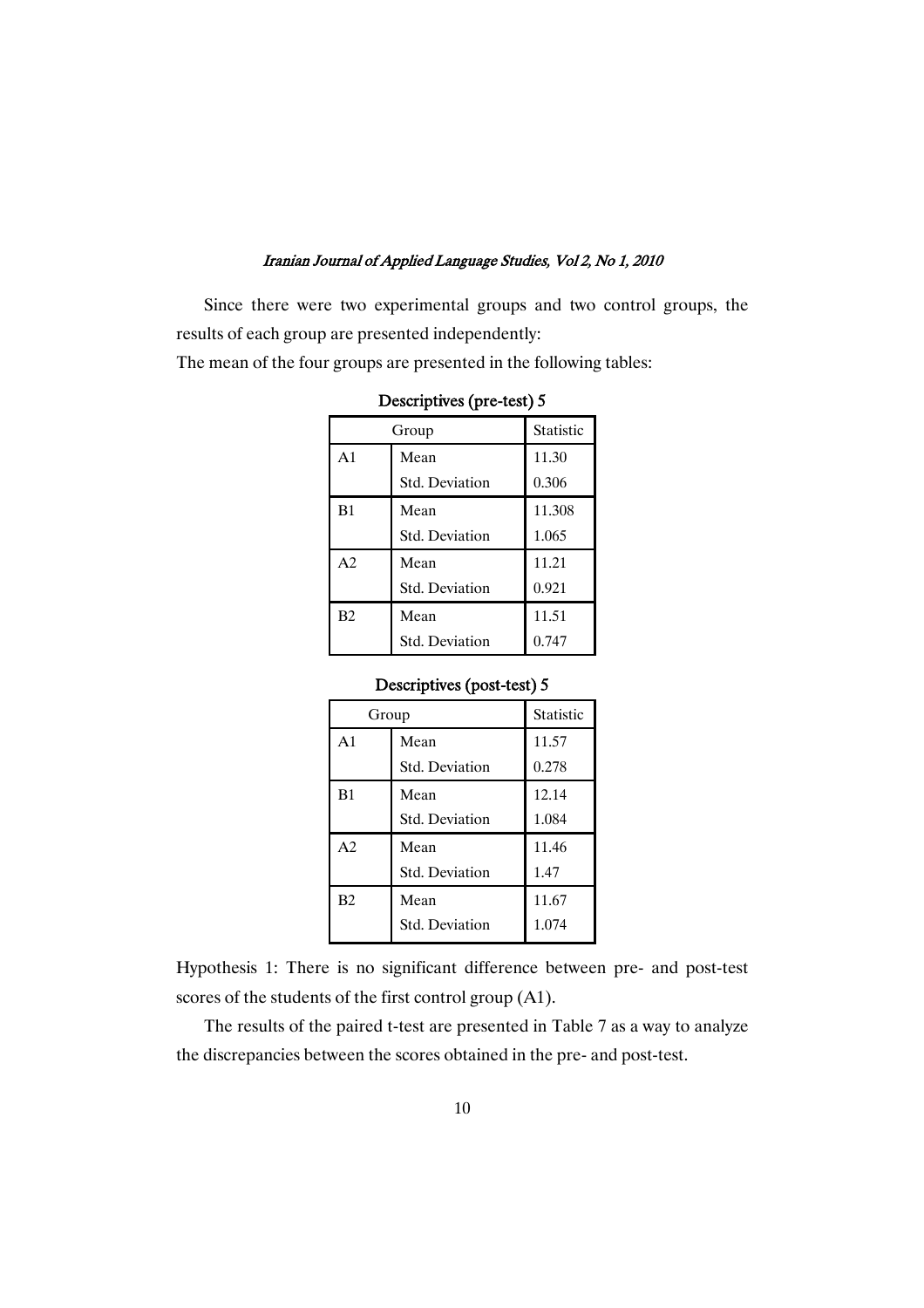|                  | Mean    |    | Std. Deviation |
|------------------|---------|----|----------------|
| Pair 1<br>sk1.pr | 11.3026 | 38 | 1.88805        |
| sk1.1po          | 11.5789 | 38 | 1.71451        |

| Table 6. The Statistical Indexes for Analysis of the Pre- and Post-test Scores |  |
|--------------------------------------------------------------------------------|--|
|--------------------------------------------------------------------------------|--|

|                          |          | <b>Paired Differences</b> |                       |                                   |       |         |    |              |
|--------------------------|----------|---------------------------|-----------------------|-----------------------------------|-------|---------|----|--------------|
|                          |          | Std.                      | Std. Error Difference | 95% Confidence<br>Interval of the |       |         |    | Sig.         |
|                          | Mean     | Deviation                 | Mean                  | Lower                             | Upper |         | df | $(2-tailed)$ |
| Pair1 sk1.pr-<br>sk1.1po | $-27632$ | 2.30437                   | .37382                | $-1.03374$ $1.48111$              |       | $-.739$ | 37 | .464         |

### Paired Samples Test 7

The results in Table 7 prove that there was no significant difference between the scores obtained from the students of A1 in the pre- and post-test  $(p>0.05)$ . Thus the hypothesis that there is no significant difference between pre- and post-test scores of the students of A1 could not be rejected.  $(p>0.05)$ A1 students were all in the control group undergoing no teaching program, so it looked quite natural that their scores did not change from one exam to another.

Hypothesis 2: There is no significant difference between pre- and post-test scores of the students of the second control group (A2).

The results of the paired t-test are illustrated in Table 9 as a way to analyze the discrepancies between the scores obtained in the pre- and post-test.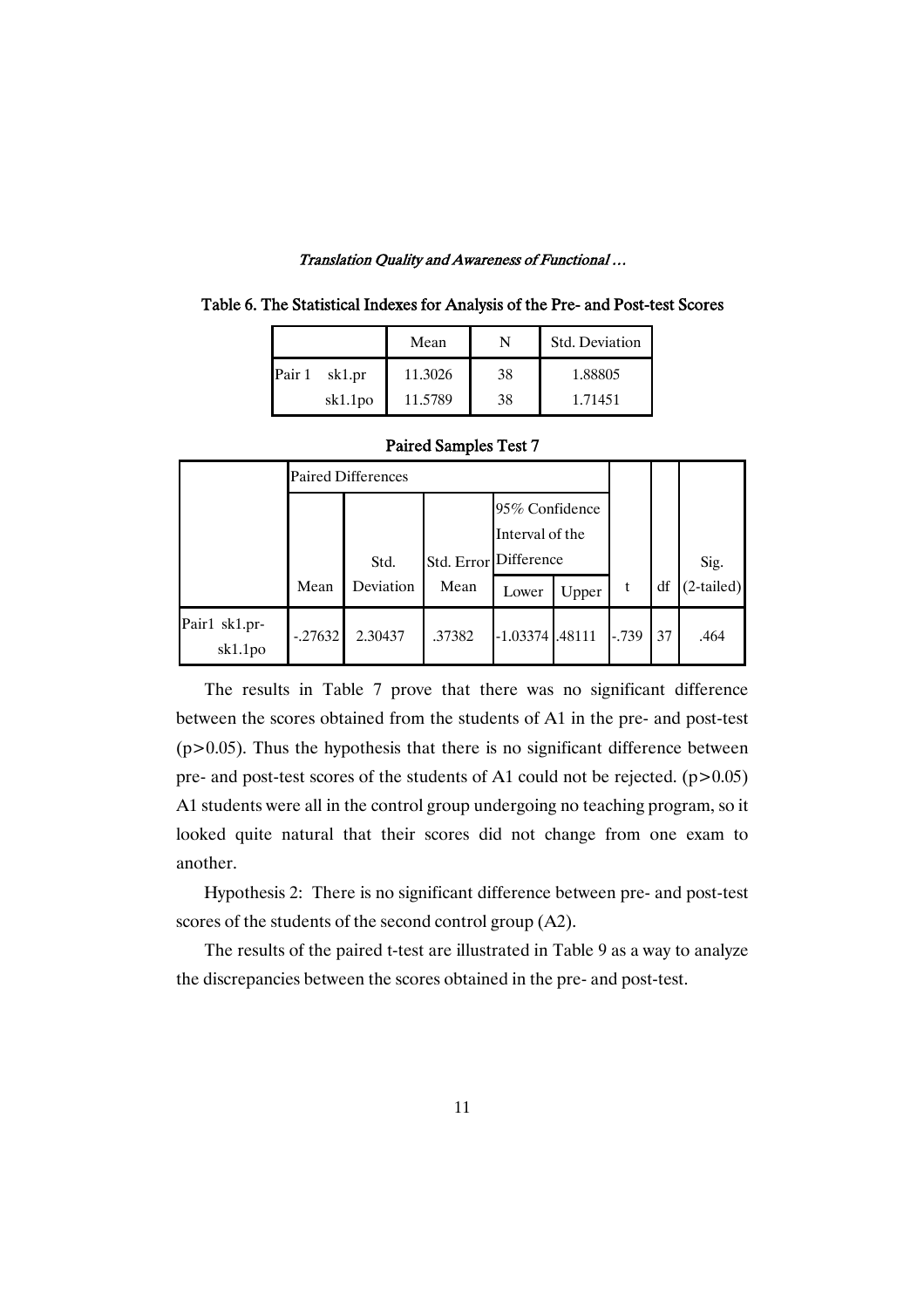|              | Mean    | N  | Std. Deviation |
|--------------|---------|----|----------------|
| Pair1 sk2.pr | 11.2115 | 39 | 1.78124        |
| sk1.2po      | 11.4615 | 39 | 1.47517        |

|  | Table 8. Statistical Indexes for Analysis of the Pre- and Post-test Scores |
|--|----------------------------------------------------------------------------|
|--|----------------------------------------------------------------------------|

|                            | <b>Paired Differences</b> |                          |        |                                   |        |         |     |                      |
|----------------------------|---------------------------|--------------------------|--------|-----------------------------------|--------|---------|-----|----------------------|
|                            |                           |                          |        | 95% Confidence<br>Interval of the |        |         |     |                      |
|                            | Mean                      | Std.<br><b>Deviation</b> | Mean   | Std. Error Difference             |        | t       | df. | Sig.<br>$(2-tailed)$ |
|                            |                           |                          |        | Lower                             | Upper  |         |     |                      |
| Pair1<br>sk2.pr<br>sk1.2po | $-.25000$                 | 1.98266                  | .31748 | $-.89270$                         | .39270 | $-.787$ | 38  | .436                 |

#### Paired Samples Test 9

The results in Table 9 indicate that there was no significant difference between the scores obtained from the students of A2 in the pre- and post-test.

 $(p>0.05)$  Therefore, the hypothesis that there was no significant difference between pre- and post-test scores of the students of A2 could not be nullified.

 $(p>0.05)$  A2 students were all in the control group undergoing no teaching program, so it was quite natural that their scores didn't change from one exam to another.

Hypothesis 3: Teaching functional theories of translation to the first experimental group (B1) has no impact on their translation quality.

The results of the paired t-test are illustrated in Table 11 as a way to analyze the discrepancies between the scores in the pre- and post-experiment stages.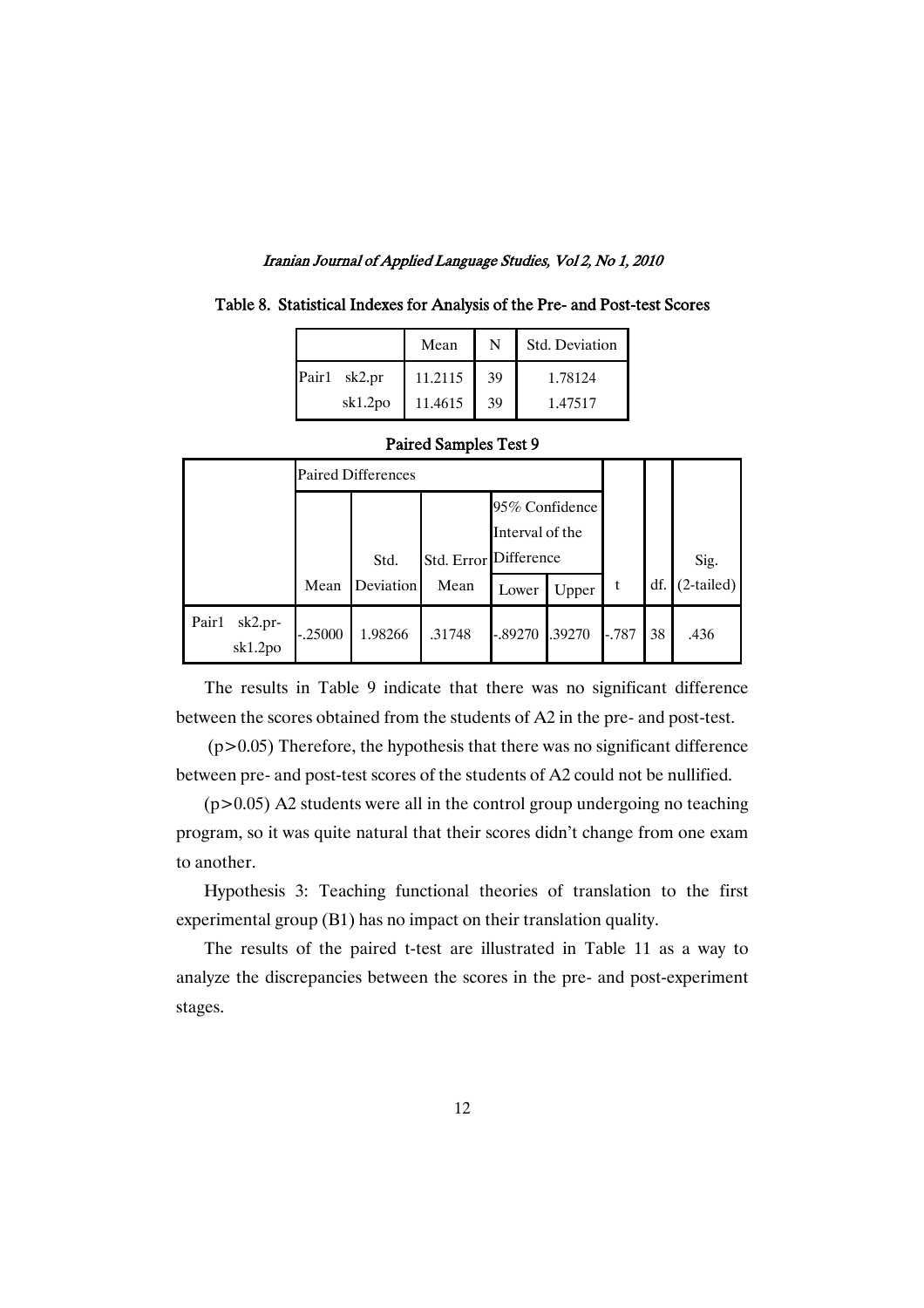| Table 10: Statistical Indexes for Analysis of the Pre- and Post-experiment Scores |  |  |
|-----------------------------------------------------------------------------------|--|--|
|-----------------------------------------------------------------------------------|--|--|

|                   |                    | Mean 1     | N Std. Deviation |
|-------------------|--------------------|------------|------------------|
| Pair <sub>1</sub> | sk1.pr             | 11.3081 43 | 1.08403          |
|                   | sk1.1po 12.1395 43 |            | 1.06528          |

|                             | <b>Paired Differences</b> |           |                                                               |            |           |          |      |              |
|-----------------------------|---------------------------|-----------|---------------------------------------------------------------|------------|-----------|----------|------|--------------|
|                             |                           | Std.      | 95% Confidence<br>Interval of the<br>Difference<br>Std. Error |            |           |          | Sig. |              |
|                             | Mean                      | Deviation | Mean                                                          | Lower      | Upper     |          | df.  | $(2-tailed)$ |
| Pair1<br>sk1.pr-<br>sk1.1po | $-.83140$                 | 1.38414   | .21108                                                        | $-1.25737$ | $-.40542$ | $-3.939$ | 42   | .000         |

### Paired Samples Test 11

The results in Table 11 reveal that there was a significant difference between the scores obtained from the students in B1 group in pre- and postexperiment stages ( $p < 0.05$ ).

Hence the hypothesis that there is no significant difference between preand post-experiment scores of the students of B1, was rejected.  $(p<0.05)$  As Table (10) illustrates, the mean of the students' scores increased in the pre-test stage by 11.30 and in the post-test stage by 12.14 which indicate that there was a 0.83 or %7 rise in translation quality of the students.

Hypothesis 4: Teaching functional theories of translation to the second experimental group (B2) has no impact on their translation quality.

The results of the paired t-test are presented in Table 13 as a way to analyze the discrepancies between scores obtained in the pre- and post-training stages.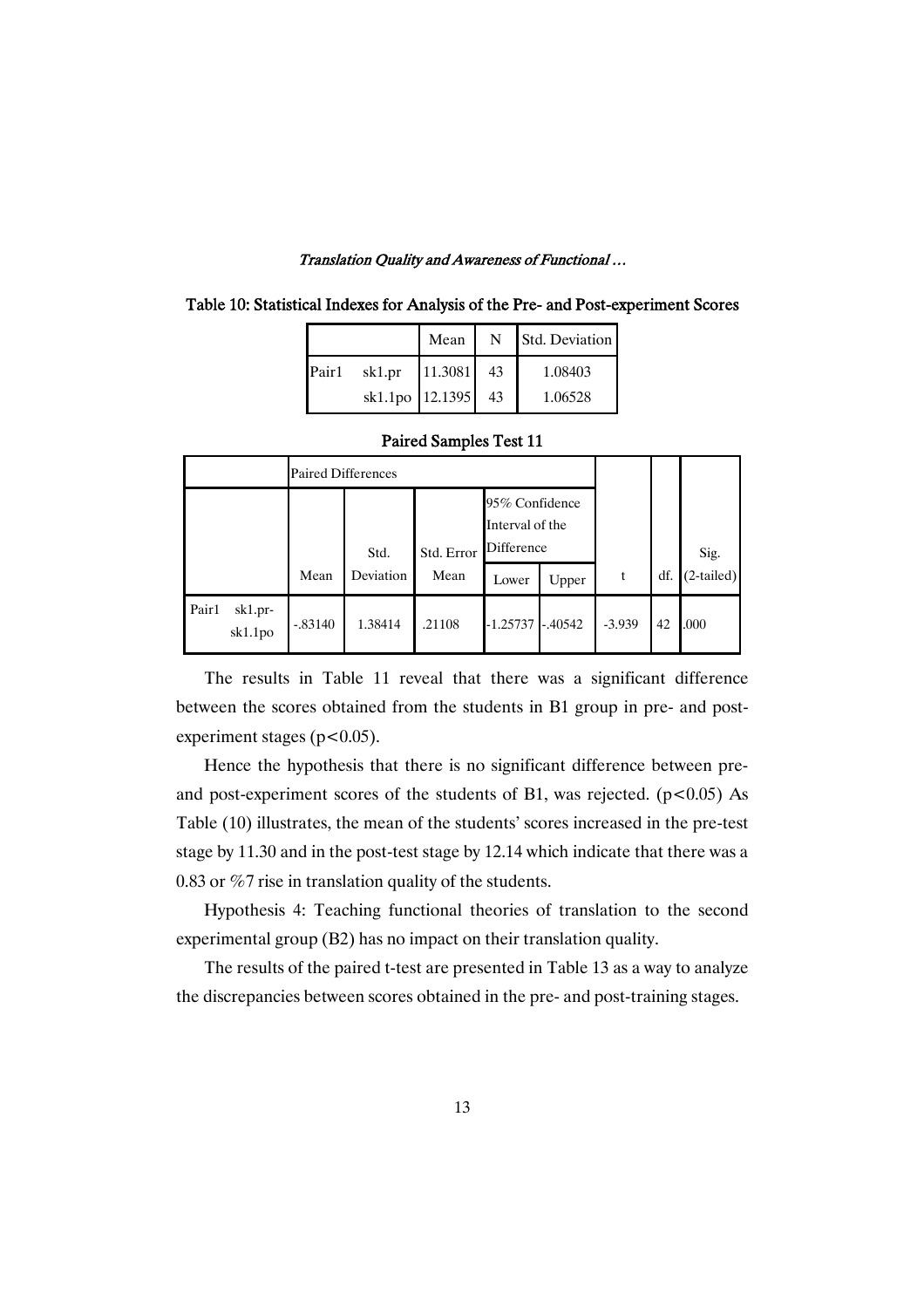|  |  |  | Table 12: Statistical Indexes for Analysis of the Pre- and Post-tests Scores |  |
|--|--|--|------------------------------------------------------------------------------|--|
|  |  |  |                                                                              |  |

|               | Mean    | N  | Std. Deviation |
|---------------|---------|----|----------------|
| Pair 1 sk1.pr | 11.5193 | 42 | 1.07432        |
| sk1.1po       | 11.6786 | 42 | .74753         |

|                             | <b>Paired Differences</b> |           |            |                                                 |        |         |      |              |
|-----------------------------|---------------------------|-----------|------------|-------------------------------------------------|--------|---------|------|--------------|
|                             |                           | Std.      | Std. Error | 95% Confidence<br>Interval of the<br>Difference |        |         | Sig. |              |
|                             | Mean                      | Deviation | Mean       | Lower                                           | Upper  | t       | df   | $(2-tailed)$ |
| Pair1<br>sk1.pr-<br>sk1.1po | $-15929$                  | 1.07227   | .16546     | $-0.49343$                                      | .17486 | $-.963$ | 41   | .045         |

### Paired Samples Test 13

The results in Table 13 show that there was a significant difference between the scores obtained from the students of B2 in the pre- and post-training stages  $(p<0.05)$ .

Thus the hypothesis that there is no significant difference between pre- and post-tests scores, was rejected ( $p$ <0.05). As Table 12 illustrates, the mean of the students' scores increased in the post-test stage.

As the statistical results suggest, there has been a significant difference between the pre- and post-teaching stages in the two experimental groups.

Teaching functional theories of translation to students expands their views on translating process and what is required of a translator in a real translation context. Translation is viewed by the trainees as a purpose-driven activity as suggested by Holz-Manttari and this will directly affect their style of translating in a gradual process during the whole semester. A process which is not traced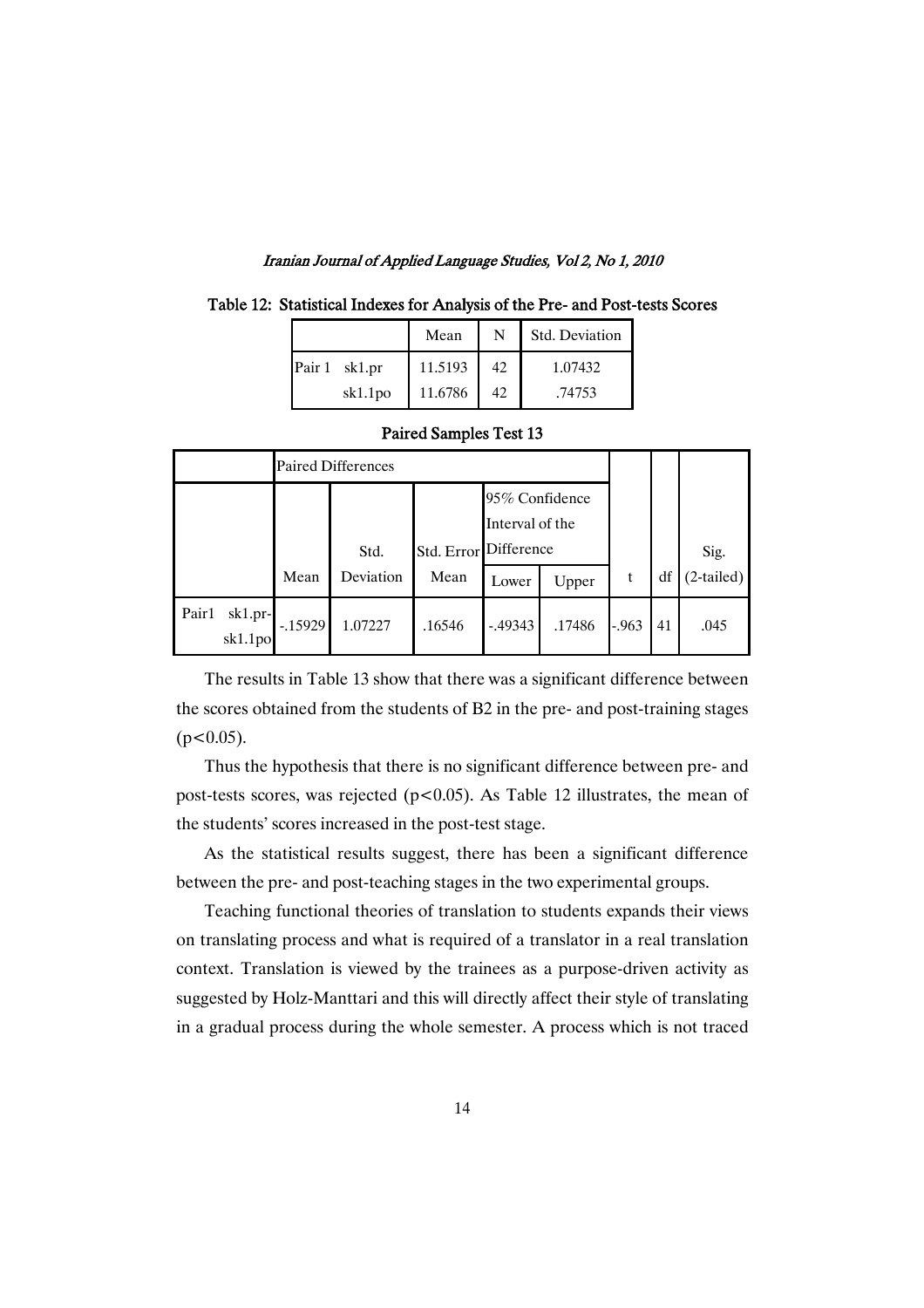in the control groups which were run traditionally and without any direct or indirect teaching of the theories and were mainly practice-oriented.

### 6.Conclusion

Hopefully, the results of this study will shed more light on the positive effects of incorporating teaching functional translation theories on translation quality of translator trainees in our universities. Moreover, due to lack of empirical studies in the literature, this study would hopefully contribute to the field in terms of the practicality and efficiency of teaching functional translation theories in translation classes and improving the quality of students' translations. The findings can be applied to various translation courses in English literature, teaching, and translation majors at BA level in Iranian universities. I think there are many other contexts which are similar to Iranian universities. So the findings can also be useful in other countries and in various translator training programs at undergraduate level. This can be tested scientifically in similar contexts and if the results are the same as found here, perhaps a radical change of teaching methodology may be necessary for training translators.

### References

- Baker, M. (1997). The Routledge Encyclopedia of Translation Studies, London and New York: Routledge.
- Bassnett, S. (2002). *Translation Studies* (3<sup>rd</sup> ed.), London and New York: Routledge.
- Chesterman, A. and Wagner, E. (2002). Can Theory Help Translators? <sup>A</sup> Dialogue between the Ivory Tower and the Wordface, Manchester, UK and Northampton, MA.